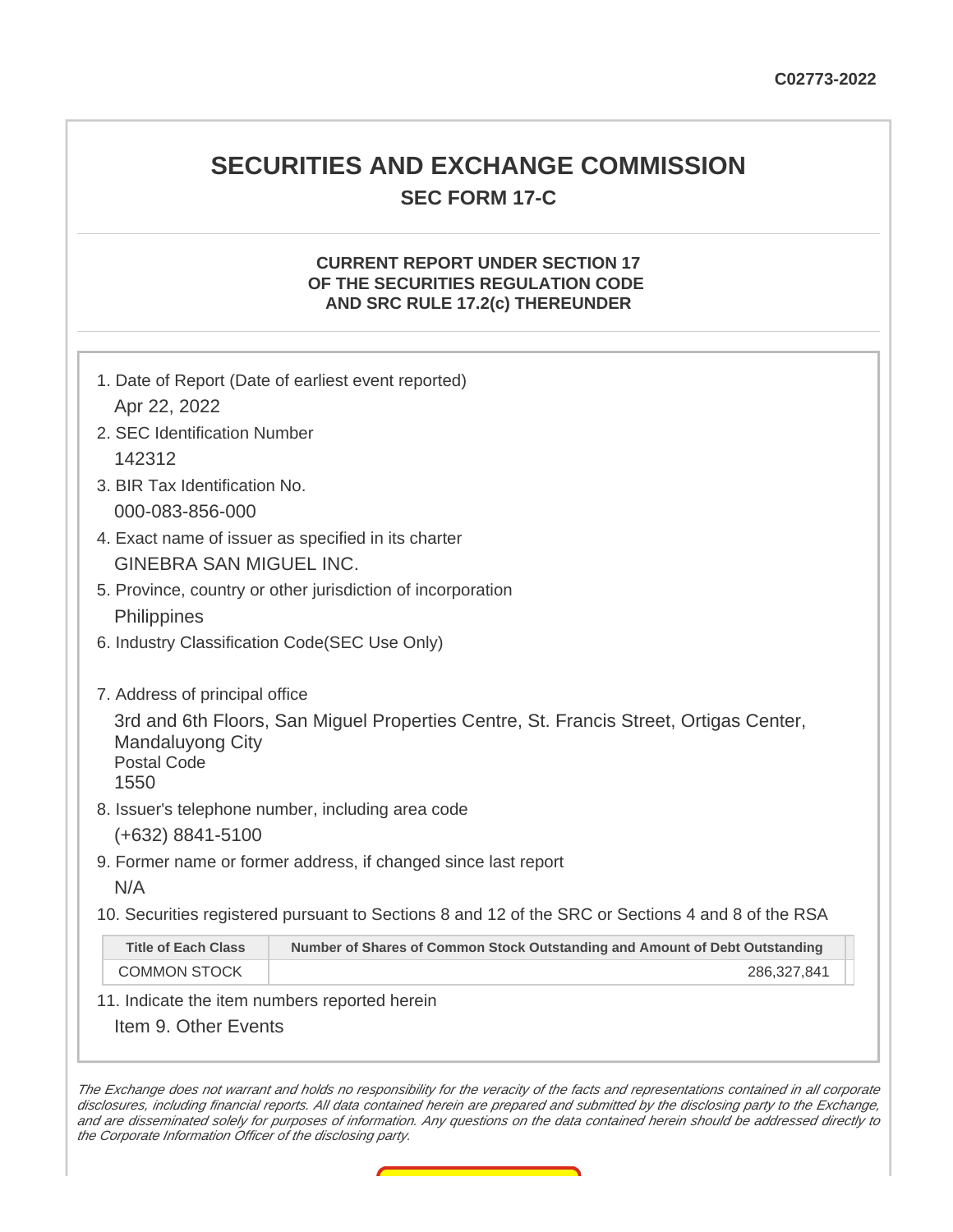

# **Ginebra San Miguel, Inc. GSMI**

## **PSE Disclosure Form 4-30 - Material Information/Transactions References: SRC Rule 17 (SEC Form 17-C) and Sections 4.1 and 4.4 of the Revised Disclosure Rules**

**Subject of the Disclosure**

Approval by the Securities and Exchange Commission of the Company's Request for Exemptive Relief

**Background/Description of the Disclosure**

Approval by the Securities and Exchange Commission of the Company's Request for Exemptive Relief from the requirement of attaching the Company's interim financial statements for the first quarter of 2022 to the Company's Definitive Information Statement for the 2022 Regular Stockholders' Meeting scheduled on May 26, 2022.

**Other Relevant Information**

Please see attached letter dated 22 April 2022.

**Filed on behalf by:**

| <b>Name</b>        | <sup>1</sup> Francis Joseph Cruz                  |
|--------------------|---------------------------------------------------|
| <b>Designation</b> | General Counsel and Assistant Corporate Secretary |